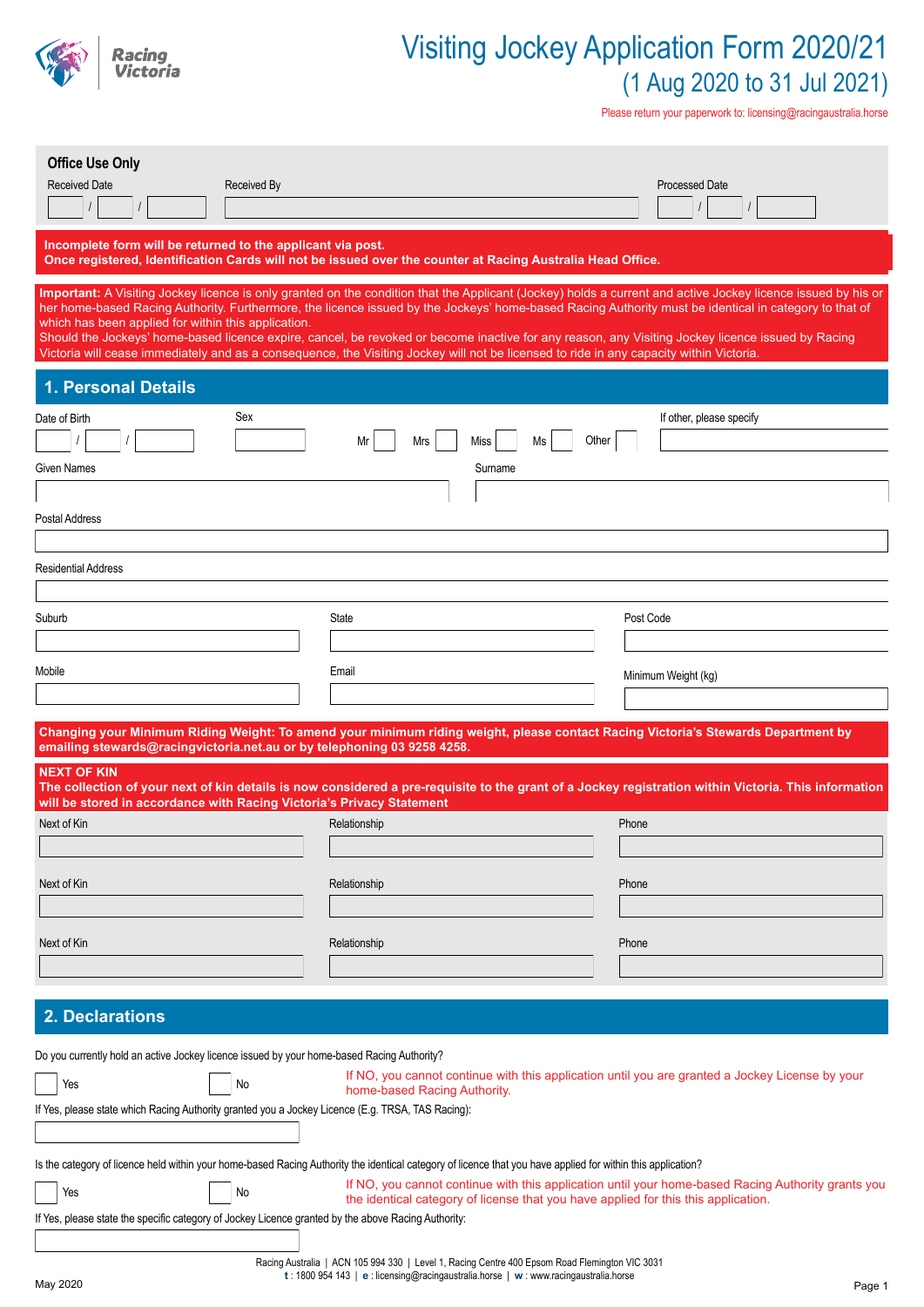

Please return your paperwork to: licensing@racingaustralia.horse

I acknowledge that a Visiting Jockey licence is only granted on the provision that I, at all times, hold and keep active an equivalent Jockey licence within my home State/Country which is granted by the relevant Racing Authority.

I also acknowledge that should I, for any reason, not continue to hold or keep active an equivalent Jockey licence within my home State/Country then any Visiting Jockey licence issued by Racing Victoria will cease immediately and as a consequence, I will not be licensed to ride in any capacity within Victoria.



I must submit the enclosed Jockey Declaration Regarding Betting



## **3. Rules of Racing and Declarations**

### **RULES OF RACING**

I acknowledge that I am bound by the Rules of Racing of Racing Victoria (the Rules) including any policy, code and/or regulations made pursuant to the Rules from time to time,and of any other Principal Racing Authority in which I perform Jockey-related duties, and I agree to familiarise myself with these Rules, including the Rules relating to Jockeys and amendments made to these Rules from time to time.

Yes, I acknowledge

### **NATIONAL POLICE RECORD CERTIFICATE**

In circumstances where Racing Victoria's Compliance and Regulation Unit sees fit, I consent to obtaining a National Police Record Certificate and providing it to Racing Victoria (if contacted by Racing Victoria or an appointed CrimTrac accredited agency).



### **CRIMINAL CHARGES**

After submitting this Application, I acknowledge that I must inform Racing Victoria's Compliance and Regulation Unit of any criminal charges laid against me within seven days of any charges being laid. Updates must be sent by email to **cru@racingvictoria.net.au**

Yes, I acknowledge

### **SOCIAL MEDIA POLICY**

 I have read, and agree to be bound by, the "Racing Victoria Social Media Policy," as amended from time to time. This Policy is located at **https://www.racingvictoria.com.au/integrity/social-media-policy**



## **CONTINUED EDUCATION**

| I further declare that I agree to complete all Racing Victoria educational programs related to Jockey licensing within the relevant timeframe.                                                             |  |  |  |  |  |  |  |
|------------------------------------------------------------------------------------------------------------------------------------------------------------------------------------------------------------|--|--|--|--|--|--|--|
| Yes, I acknowledge                                                                                                                                                                                         |  |  |  |  |  |  |  |
| <b>4. Race Analysis</b>                                                                                                                                                                                    |  |  |  |  |  |  |  |
| Do you engage, or seek advice from, an analyst or professional to assist you with Analysing specific races or matters concerning race-day?                                                                 |  |  |  |  |  |  |  |
| Areas of analysis may include, but not limited to, horse form, speed mapping, rail placements or track ratings.                                                                                            |  |  |  |  |  |  |  |
| * An analyst or professional is defined as an expert, skilled or knowledgeable person in the field of horse racing.<br>No<br>Yes                                                                           |  |  |  |  |  |  |  |
| If Yes, please provide the full name of each analyst or professional utilised and the role performed by each analyst or professional:                                                                      |  |  |  |  |  |  |  |
|                                                                                                                                                                                                            |  |  |  |  |  |  |  |
| Does your nominated rider agent, or any other person, engage, or seek advice from an analyst or professional on your behalf to assist you with analysing specific races or matters concerning<br>race-day? |  |  |  |  |  |  |  |
| Areas of analysis may include, but not limited to, horse form, speed mapping, rail placements or track ratings.                                                                                            |  |  |  |  |  |  |  |
| * An analyst or professional is defined as an expert, skilled or knowledgeable person in the field of horse racing.<br>No<br>Yes                                                                           |  |  |  |  |  |  |  |
| If Yes, please provide the full name of each analyst or professional utilised and the role performed by each analyst or professional:                                                                      |  |  |  |  |  |  |  |
|                                                                                                                                                                                                            |  |  |  |  |  |  |  |

Racing Australia | ACN 105 994 330 | Level 1, Racing Centre 400 Epsom Road Flemington VIC 3031 **t** : 1800 954 143 | **e** : licensing@racingaustralia.horse | **w** : www.racingaustralia.horse May 2020 **Page 2**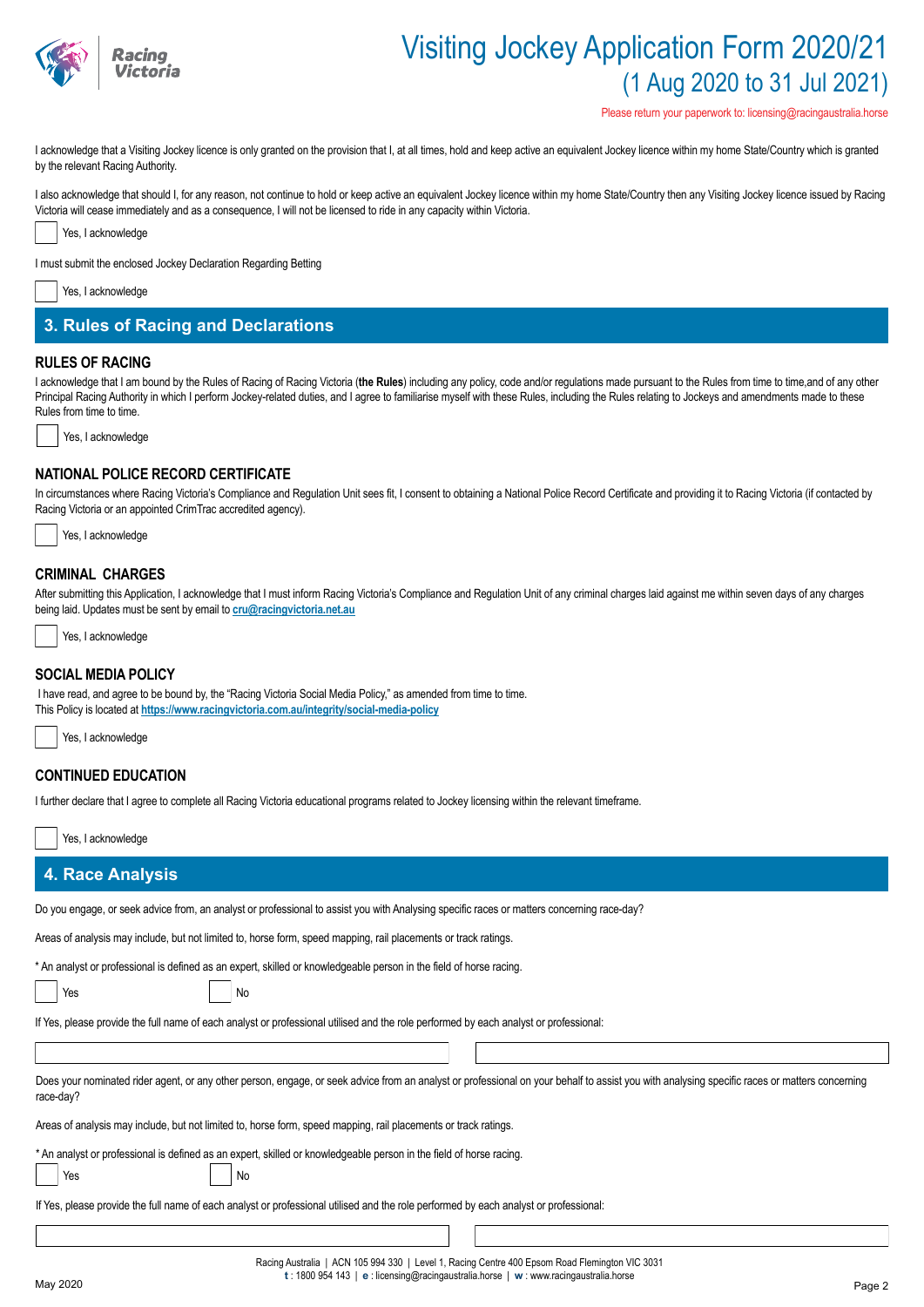

Please return your paperwork to: licensing@racingaustralia.horse

## **5. Questionnaire**

| Are you currently incapacitated due to an injury which is subject of a Worker's Compensation Claim?                                                                                              |
|--------------------------------------------------------------------------------------------------------------------------------------------------------------------------------------------------|
| Yes<br>No                                                                                                                                                                                        |
| If Yes, please explain the circumstances                                                                                                                                                         |
|                                                                                                                                                                                                  |
|                                                                                                                                                                                                  |
| Do you own or hold an interest in any horse(s) for racing purposes?                                                                                                                              |
| Yes<br>No                                                                                                                                                                                        |
| If Yes, what is the name of the horse(s) $-$ list below.                                                                                                                                         |
|                                                                                                                                                                                                  |
| Are you currently under any ban/restriction or have any pending matters yet to be determined by any Racing Authority or Racing code (including Racing Victoria)?                                 |
| Yes<br>No                                                                                                                                                                                        |
| If Yes, please explain the circumstances                                                                                                                                                         |
|                                                                                                                                                                                                  |
|                                                                                                                                                                                                  |
| Have you ever been suspended, disqualified or refused a licence, permit or Registration (for any reason) by any Racing Authority or Racing Code (including Racing Victoria)?                     |
| No<br>Yes                                                                                                                                                                                        |
| If Yes, please explain the circumstances                                                                                                                                                         |
|                                                                                                                                                                                                  |
|                                                                                                                                                                                                  |
| Have you, in the last 10 years, been:                                                                                                                                                            |
| found guilty of a criminal offence?<br>1.                                                                                                                                                        |
| 2.<br>imprisoned?<br>3.<br>placed on parole?                                                                                                                                                     |
|                                                                                                                                                                                                  |
| Note: Should Racing Victoria discover through a National Police Check or other means that this has been answered incorrectly, you may be stood down.<br>If Yes, please explain the circumstances |
|                                                                                                                                                                                                  |
|                                                                                                                                                                                                  |
| Are there any current criminal proceedings (or charges) pending against you?                                                                                                                     |
| No<br>Yes                                                                                                                                                                                        |
| If Yes, please explain the circumstances                                                                                                                                                         |
|                                                                                                                                                                                                  |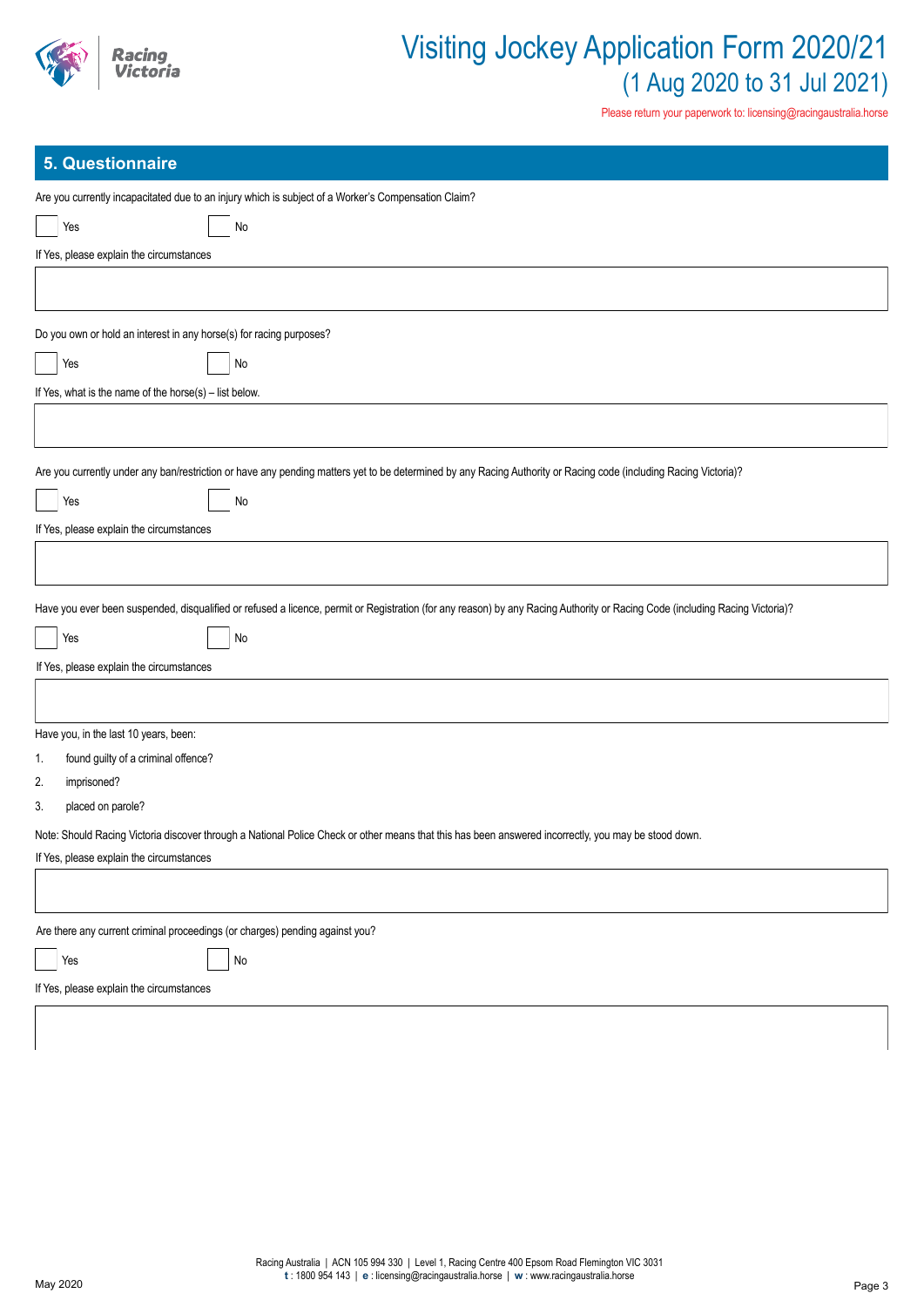

Please return your paperwork to: licensing@racingaustralia.horse

## **6. Jockey Electronic Funds Transfer & Superannuation Fund Details**

| <u>.</u>                                                                                                                                                                                       |                            |                       |                                                                                                                                                                                                   |
|------------------------------------------------------------------------------------------------------------------------------------------------------------------------------------------------|----------------------------|-----------------------|---------------------------------------------------------------------------------------------------------------------------------------------------------------------------------------------------|
| <b>Given Names</b>                                                                                                                                                                             | Surname                    |                       | Date of Birth                                                                                                                                                                                     |
| Australian Business Number (ABN)                                                                                                                                                               | <b>Account Holder Name</b> |                       | Name of Bank/Financial Institution                                                                                                                                                                |
|                                                                                                                                                                                                |                            |                       |                                                                                                                                                                                                   |
| <b>BSB</b>                                                                                                                                                                                     | <b>Account Number</b>      |                       | Australian Tax File Number                                                                                                                                                                        |
|                                                                                                                                                                                                |                            |                       |                                                                                                                                                                                                   |
| Are you GST Registered?<br>Yes<br>No                                                                                                                                                           |                            |                       |                                                                                                                                                                                                   |
| SUPERANNUATION FUND (OPTIONAL)                                                                                                                                                                 |                            |                       |                                                                                                                                                                                                   |
| Self Managed                                                                                                                                                                                   |                            |                       |                                                                                                                                                                                                   |
| Yes<br>No                                                                                                                                                                                      |                            |                       |                                                                                                                                                                                                   |
| Fund Name                                                                                                                                                                                      | Fund ID                    |                       | Member ID                                                                                                                                                                                         |
|                                                                                                                                                                                                |                            |                       |                                                                                                                                                                                                   |
|                                                                                                                                                                                                |                            |                       |                                                                                                                                                                                                   |
| 7. Jockey Declaration Regarding Betting                                                                                                                                                        |                            |                       |                                                                                                                                                                                                   |
| Did you transact through a betting account in your own name during the period 1 August 2019 (or commencement of your jockey licence if later) to the date this form is submitted?<br>No<br>Yes |                            |                       |                                                                                                                                                                                                   |
| Please fill in the below section for each Betting Account Transacted during the nominated period:                                                                                              |                            |                       |                                                                                                                                                                                                   |
| <b>BETTING OPERATOR</b>                                                                                                                                                                        | <b>ACCOUNT NAME</b>        | <b>ACCOUNT NUMBER</b> | <b>ACCOUNT HOLDER'S DATE OF BIRTH</b>                                                                                                                                                             |
|                                                                                                                                                                                                |                            |                       |                                                                                                                                                                                                   |
|                                                                                                                                                                                                |                            |                       |                                                                                                                                                                                                   |
|                                                                                                                                                                                                |                            |                       |                                                                                                                                                                                                   |
|                                                                                                                                                                                                |                            |                       |                                                                                                                                                                                                   |
|                                                                                                                                                                                                |                            |                       |                                                                                                                                                                                                   |
| Were thoroughbred racing related transactions conducted through this account?                                                                                                                  |                            |                       |                                                                                                                                                                                                   |
| No<br>Yes                                                                                                                                                                                      |                            |                       |                                                                                                                                                                                                   |
|                                                                                                                                                                                                |                            |                       |                                                                                                                                                                                                   |
|                                                                                                                                                                                                |                            |                       | Did you transact through a betting account held in another person's name(s) during the period 1 August 2019 (or commencement of your jockey licence if later) to the date this form is submitted? |
| Yes<br>No                                                                                                                                                                                      |                            |                       |                                                                                                                                                                                                   |

Please fill in the below section for each Betting Account Transacted during the nominated period:

| <b>BETTING OPERATOR</b>                                                       | <b>ACCOUNT NAME</b> | <b>ACCOUNT NUMBER</b> | <b>ACCOUNT HOLDER'S DATE OF BIRTH</b> |
|-------------------------------------------------------------------------------|---------------------|-----------------------|---------------------------------------|
|                                                                               |                     |                       |                                       |
|                                                                               |                     |                       |                                       |
|                                                                               |                     |                       |                                       |
|                                                                               |                     |                       |                                       |
| Were thoroughbred racing related transactions conducted through this account? |                     |                       |                                       |
| Yes<br>No                                                                     |                     |                       |                                       |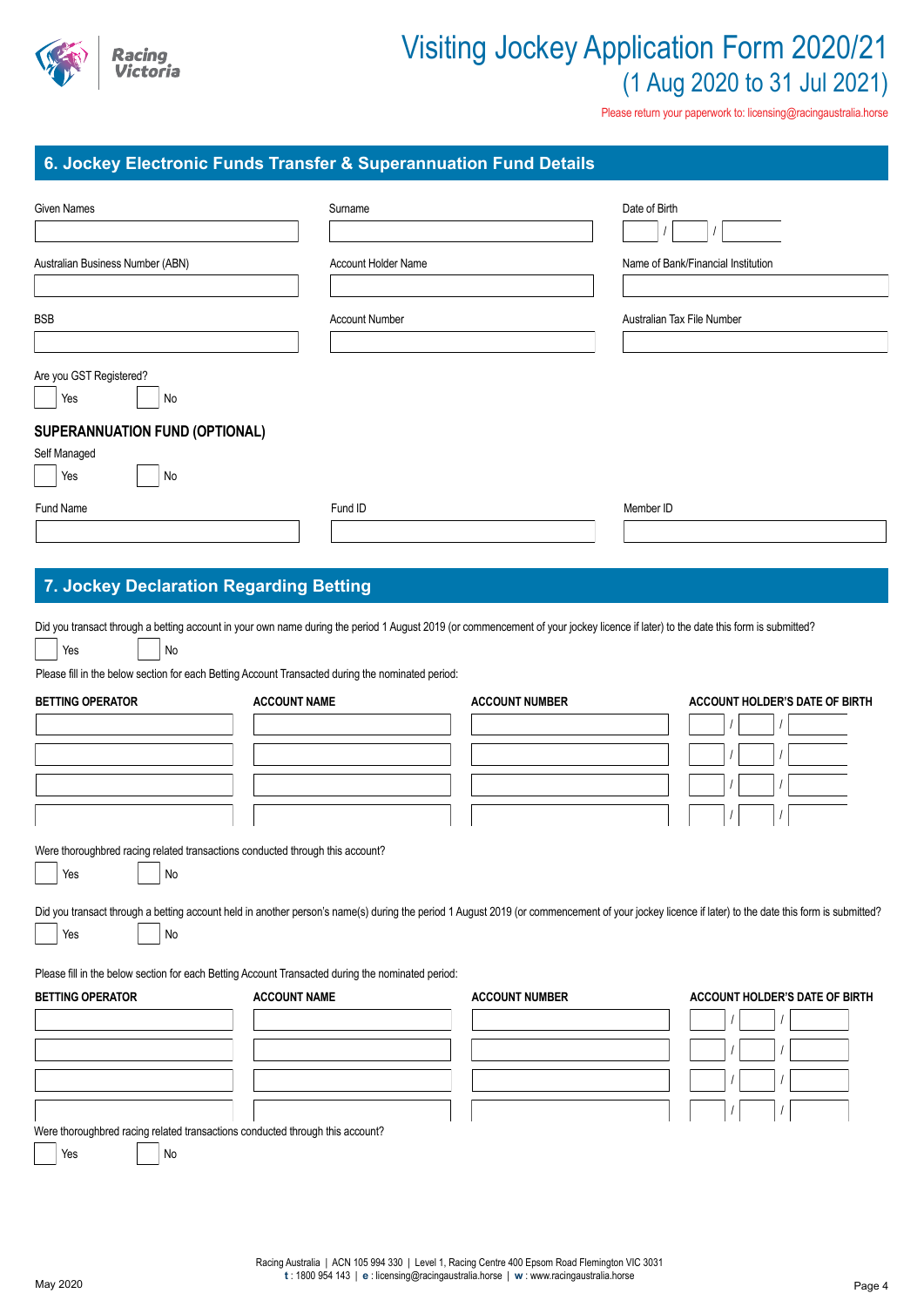

Please return your paperwork to: licensing@racingaustralia.horse

#### **JOCKEY DECLARATION REGARDING BETTING**

| Of                                                                                                                                                                                                                                                                                                                                                          |                                                                                                                                                                                                     |  |  |  |  |  |
|-------------------------------------------------------------------------------------------------------------------------------------------------------------------------------------------------------------------------------------------------------------------------------------------------------------------------------------------------------------|-----------------------------------------------------------------------------------------------------------------------------------------------------------------------------------------------------|--|--|--|--|--|
| (print full name)                                                                                                                                                                                                                                                                                                                                           | (print residential address)                                                                                                                                                                         |  |  |  |  |  |
| Licensed jockey, declare that:                                                                                                                                                                                                                                                                                                                              |                                                                                                                                                                                                     |  |  |  |  |  |
| SENIOR JOCKEYS, JUMP JOCKEYS AND APPRENTICE JOCKEYS ONLY:<br>I acknowledge that as per AR 115:                                                                                                                                                                                                                                                              |                                                                                                                                                                                                     |  |  |  |  |  |
| 'Every jockey or apprentice may be penalised:                                                                                                                                                                                                                                                                                                               |                                                                                                                                                                                                     |  |  |  |  |  |
| (c) bet, or have any interest in a bet, or facilitate a bet, on any race;<br>(d) be present in the betting ring during a race meeting;<br>(e) bet, or have any interest in a bet, on any race or contingency relating to thoroughbred racing involving a race in which he or she is riding<br>(2) For the purposes of this rule, "bet" includes a lay bet.' |                                                                                                                                                                                                     |  |  |  |  |  |
| Further, during the period 1 August 2019 (or commencement of my jockey licence if later) to the date this form is submitted. I did not:                                                                                                                                                                                                                     |                                                                                                                                                                                                     |  |  |  |  |  |
| have a bet on any thoroughbred race in Australia or overseas;                                                                                                                                                                                                                                                                                               |                                                                                                                                                                                                     |  |  |  |  |  |
| facilitate (including arranging or organising) the making of a bet on any thoroughbred race in Australia or overseas;                                                                                                                                                                                                                                       |                                                                                                                                                                                                     |  |  |  |  |  |
| have any interest in a bet on any thoroughbred race in Australia or overseas;                                                                                                                                                                                                                                                                               |                                                                                                                                                                                                     |  |  |  |  |  |
| have a bet on any contingency relating to thoroughbred racing (including, but not limited to, any exotic bet, jockey challenge bet, or multi bet) in Australia or overseas;                                                                                                                                                                                 |                                                                                                                                                                                                     |  |  |  |  |  |
| facilitate (including arranging or organising) the making of a bet on any contingency relating to thoroughbred racing (including, but not limited to, any exotic bet, jockey challenge bet, or<br>multi bet) in Australia or overseas; or                                                                                                                   |                                                                                                                                                                                                     |  |  |  |  |  |
| have any interest in a bet on any contingency relating to thoroughbred racing (including, but not limited to, any exotic bet, jockey challenge bet, or multi bet) in Australia or overseas.                                                                                                                                                                 |                                                                                                                                                                                                     |  |  |  |  |  |
| PICNIC JOCKEYS ONLY:                                                                                                                                                                                                                                                                                                                                        |                                                                                                                                                                                                     |  |  |  |  |  |
| I acknowledge that as per AR 148:                                                                                                                                                                                                                                                                                                                           |                                                                                                                                                                                                     |  |  |  |  |  |
|                                                                                                                                                                                                                                                                                                                                                             | 'Any annroved rider who has a riding engagement at a race meeting is probibited from making or baying an interest in a het (including a lay het), or heing present in the hetting ring at that race |  |  |  |  |  |

'Any approved rider who has a riding engagement at a race meeting is prohibited from making or having an interest in a bet (including a lay bet), or being present in the betting ring at that race meeting.'

Further, during the period 1 August 2019 (or commencement of my jockey licence if later) to the date this form is submitted, I did not;

make or have an interest in a bet during any race meeting in which I had a riding engagement;

### **ALL JOCKEYS:**

I undertake to immediately make a further declaration if I open an account or make any transaction through an account not identified in this declaration

- I acknowledge that Racing Victoria's Integrity Services Department may conduct an audit or other verification procedure relating to this declaration
- I consent, upon written request of Racing Victoria's Integrity Services Department, to provide access to other information relating to this declaration
- I acknowledge that this declaration may be forwarded to the Racing Integrity Commissioner
- I acknowledge that the Racing Integrity Commissioner may conduct their own inquiries in relation to this declaration

I acknowledge that if it is found that I have made a false declaration that I may be be penalised under AR 229 (1) (h).

#### Racing Victoria undertakes that it will comply with the provisions of the Privacy Act 1988 (Cth) and the Information Privacy Act 2000 (Vic) in dealing with the information set out in **this declaration . The information will not be disclossed other than in accordance with this legislation .**

I acknowledge the above declarations and declare that the information provided on this form is true and correct.

| Declared at |               |                                                   | in the State of |               |  |
|-------------|---------------|---------------------------------------------------|-----------------|---------------|--|
|             | (suburb/town) |                                                   |                 | (suburb/town) |  |
| on          | (date)        | (signature of licensed jockey making declaration) |                 |               |  |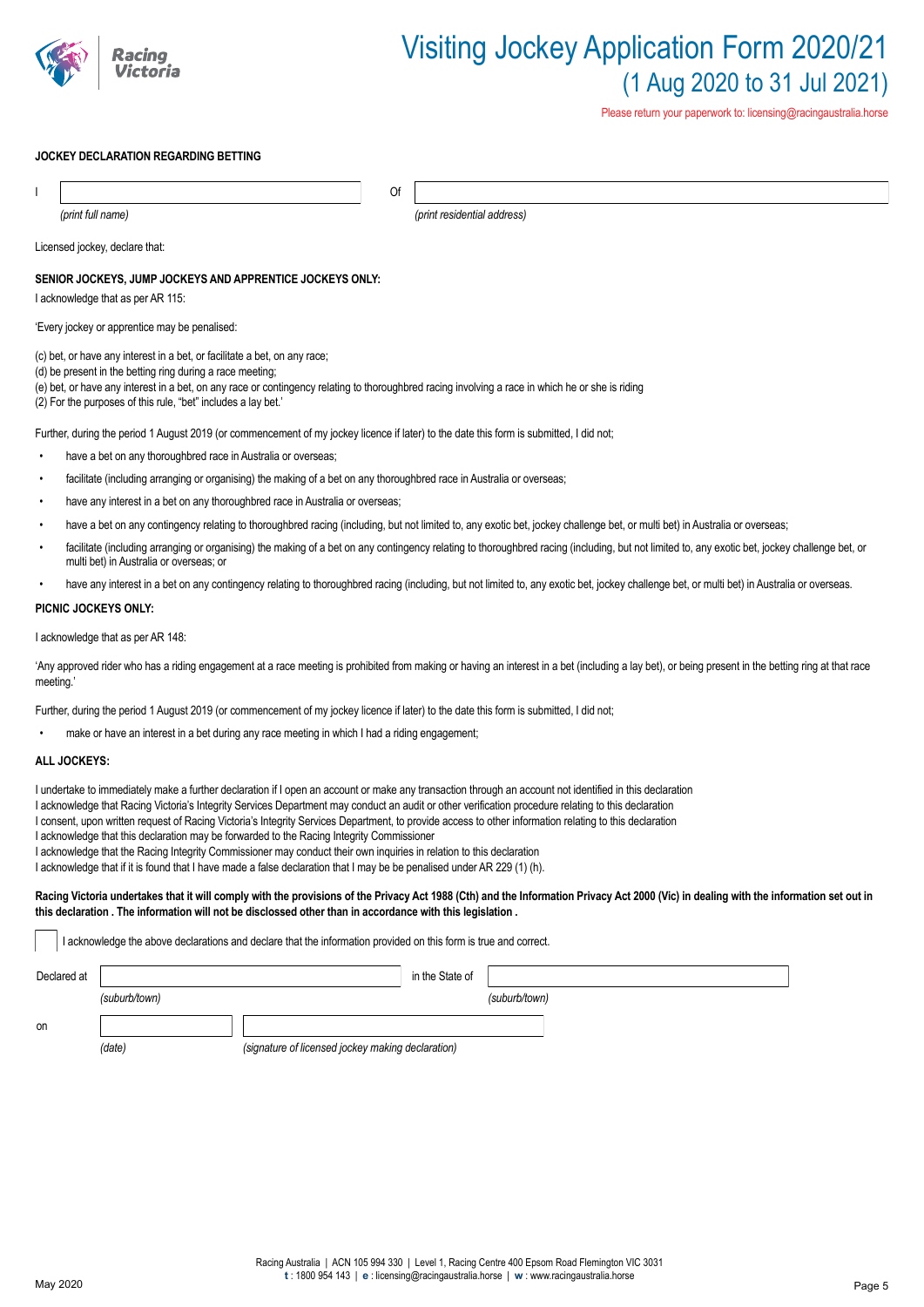

Please return your paperwork to: licensing@racingaustralia.horse

## **8. Acknowledgements and declarations**

#### **1. RULES OF RACING**

- 1.1. I acknowledge that I have read and understood the Rules of Racing of Racing Victoria and of any other Principal Racing Authority in which I ride, and I agree to familiarise and be bound by any amendments to the Rules.
- 1.2. I agree to be subject to, and bound by:
	- a. the Rules of Racing of each Principal Racing Authority in which State or Territory I ride, including those Rules as amended or varied by each Principal Racing Authority from time to time; and
	- b. such rules and directions as may from time to time be formed, made or given by the directors for each Principal Racing Authority ("Directors"), the stewards or the Principal Racing Authority ("Stewards") or the officials of any racing club registered by the Principal Racing Authority to conduct thoroughbred racing under the Rules ("Club").
- 1.3. Without limiting any other declaration or acknowledgement made in this application, I declare that:
	- a. I understand that as a licensed Jockey, I am not allowed to place a bet and/or have an interest in a bet on thoroughbred racing in Australia or overseas.
	- b. I will not allow any account held with a Wagering Service Provider in my name to be used by any person(s) to place or have an interest in a bet on thoroughbred racing in Australia and/or overseas.
	- c. I will not use an account held with a Wagering Service Provider in another person(s) name to place or have an interest in a bet on thoroughbred racing In Australia and/or overseas.
	- d. I have read and understood the Rules of Racing regarding betting restrictions and offences for jockeys, including AR 115 (1) (c), (d) and (e) which provide as follows:

Extract of Australian Rule of Racing 115 (1) (c) (d) and (e): MISCONDUCT AR 115: Every jockey or apprentice may be penalized:

(c) bet, or have any interest in a bet, or facilitate a bet, on any race; (d) be present in the betting ring during a race meeting; (e) bet, or have any interest in a bet, on any race or contingency relating to thoroughbred racing involving a race in which he or she is riding

- e. I have read AR 115(3) and understand that any jockey who is found guilty of a breach of AR 115 (1)(e) is liable to a period of disqualification of not less than two years (unless special circumstances are found to exist).
- f. I understand that, as a condition or requirement of the grant of my jockey licence renewal, I will be required to sign a "Jockey Declaration Regarding Betting" prior to me being relicensed. Further, I understand that in the Jockey Declaration Regarding Betting, I will be required to declare that I have not had a bet, facilitated a bet, or had an interest in any bet on any thoroughbred race or contingency related to thoroughbred racing in Australia or overseas from the period of 1 May each year (or such other period as advised to me by Racing Victoria in its discretion).
- g. I have read and understood the Rules of Racing regarding the restrictions on jockey involvement in the buying, selling, trading or leasing of thorough bred bloodstock, including AR 117.

### **2. PROMOTION OF THOROUGHBRED RACING: IN APPLYING FOR THIS LICENCE OR APPROVAL BEING GRANTED, I:**

- 2.1. Appearances: agree to make myself available on reasonable notice and at no cost or charge at any time during the Licence Year for appearances, photography, video or filming sessions up to three occasions in the Licence Year for attendances at all such occasions not exceeding eight (8) hours in total (unless otherwise agreed) for the promotion of thoroughbred racing. Where I have a reasonable excuse for my inability to participate in any such occasion, I must make myself available at the next, earliest opportunity suitable to Racing Victoria and I.
- 2.2. Likeness and identity: authorise Racing Victoria to use, distribute, display and reproduce my name, signature, photograph, likeness, reputation and identity in any group of two (2) or more persons on any medium and without cost or charge to Racing Victoria for the promotion and advertising of thoroughbred horse racing. If my name, signature, photograph, likeness, reputation and identity are proposed to be used prominently and individually, then my consent must first be obtained, and I will not unreasonably withhold such consent.
- 2.3. Restrictions on use of image: agree not to allow, authorise or license any person, corporation or entity to use, distribute, display and reproduce my name photo graph, likeness, reputation and identity for commercial purposes (including but not limited to licensing, endorsements, advertising, promotions, merchandising, memorabilia, events and marketing) where such utilisation would be prejudicial to the interests or image of thoroughbred racing or which may bring the thoroughbred racing industry into disrepute.

#### **3. PRIVACY STATEMENT AND HEALTH RECORDS**

- 3.1. I acknowledge that I have read and understood the following statement from Racing Victoria regarding privacy and health records:
- 3.2. Racing Victoria is the body responsible for and carries out the functions of: determining and issuing occupational licences authorising persons to participate in the Victorian thoroughbred racing industry ("Licensed Persons"); supervising Licensed Persons; administering and promoting racing; and such other functions as may be described in its privacy policy published on its website from time to time ("Privacy Policy"). In the course of performing its functions, Racing Victoria may seek personal information from you for the purposes of:
	- making determinations in relation to your license application, renewal or continuance;
	- meeting supervisory responsibilities in relation to you as a Licensed Person;
	- promoting or protecting the integrity of the thoroughbred racing code and ensuring compliance with the Rules of Racing;
	- administering and promoting racing operations (including your participation in races and the industry); and
	- any other function or activity described in the Privacy Policy.
- 3.3. For these purposes, Racing Victoria may also obtain personal information about you from, or disclose your personal information to third parties, such as enforcement bodies, government authorities, other racing control bodies in the States and Territories of Australia and overseas, wagering service providers such as bookmakers, totalisators, and betting exchanges, educational or training institutions and to other persons for any of the purposes described above or as otherwise provided by law.
- 3.4. In order to process your application, this application form and your personal information will be collected by Racing Australia on behalf of Racing Victoria. All personal information collected by Racing Australia on behalf of Racing Victoria is subject to the Racing Australia and Racing Victoria privacy policies, the latter prevailing in the event of any conflict.
- 3.5. Unless otherwise advised by you, your image, name and contact details may be published monthly in the Inside Racing Magazine and also disclosed to and published by Racing Victoria and its associates (including clubs and Racing Information Services Australia Pty Ltd) to facilitate your participation in racing and the promotion of racing.
- 3.6. You may make a request to Racing Victoria to gain access to information held by Racing Victoria in relation to you by writing to the Privacy Officer, Racing Victoria, 400 Epsom Road, Flemington, 3031.
- 3.7. Should you decline to provide personal information to Racing Victoria when requested by Racing Victoria as part of its licensing and supervisory activities, Racing Victoria may refuse to grant or renew such a licence or may revoke or suspend your licence.